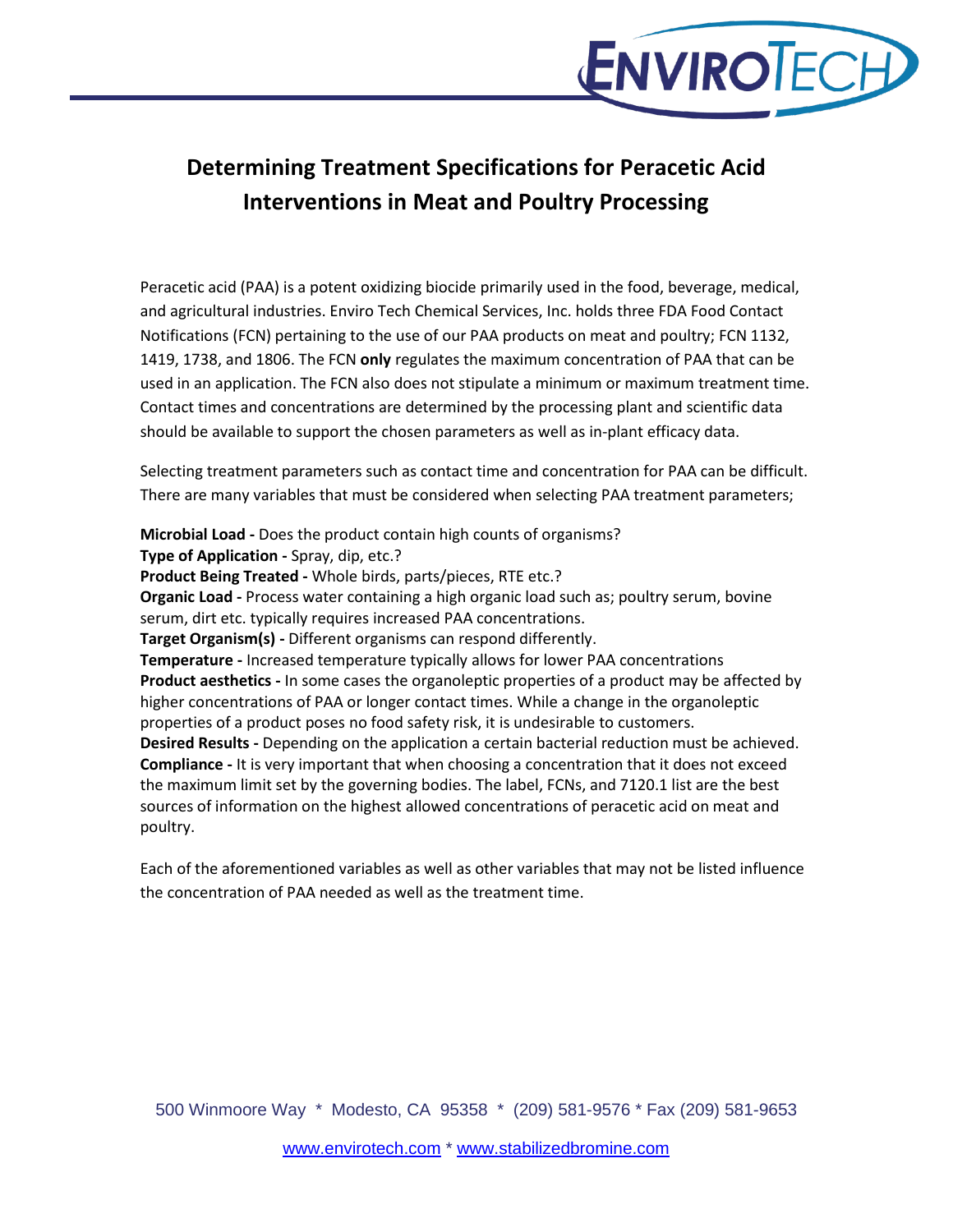

### **Enviro Tech Chemical Services' Food Contact Notifications (FCNs)**

# **FCN 908**

### Intended Use:

The FCS will be used as an antimicrobial additive in process water, ice, or brine for washing, rinsing, storing or cooling of processed and pre-formed meat and poultry products (RTE).

### **Limitations**

Not to exceed 220 parts per million peroxyacetic acid.

### **FCN 1132**

### Intended Use:

As an antimicrobial agent for use in process water used for washing, rinsing, or cooling whole or cut meat or poultry including carcasses, parts, trim, and organs.

### Limitations

For Poultry: Not to exceed 1000 ppm peroxyacetic acid. For Meat: Not to exceed 400 ppm peroxyacetic acid.

### **FCN 1738**

### Intended Use:

As an antimicrobial agent in process water or ice used in the production, processing and preparation of meat.

**Limitations** 

Not to exceed 1200 ppm peroxyacetic acid

500 Winmoore Way \* Modesto, CA 95358 \* (209) 581-9576 \* Fax (209) 581-9653

[www.envirotech.com](http://www.envirotech.com/) \* [www.stabilizedbromine.com](http://www.stabilizedbromine.com/)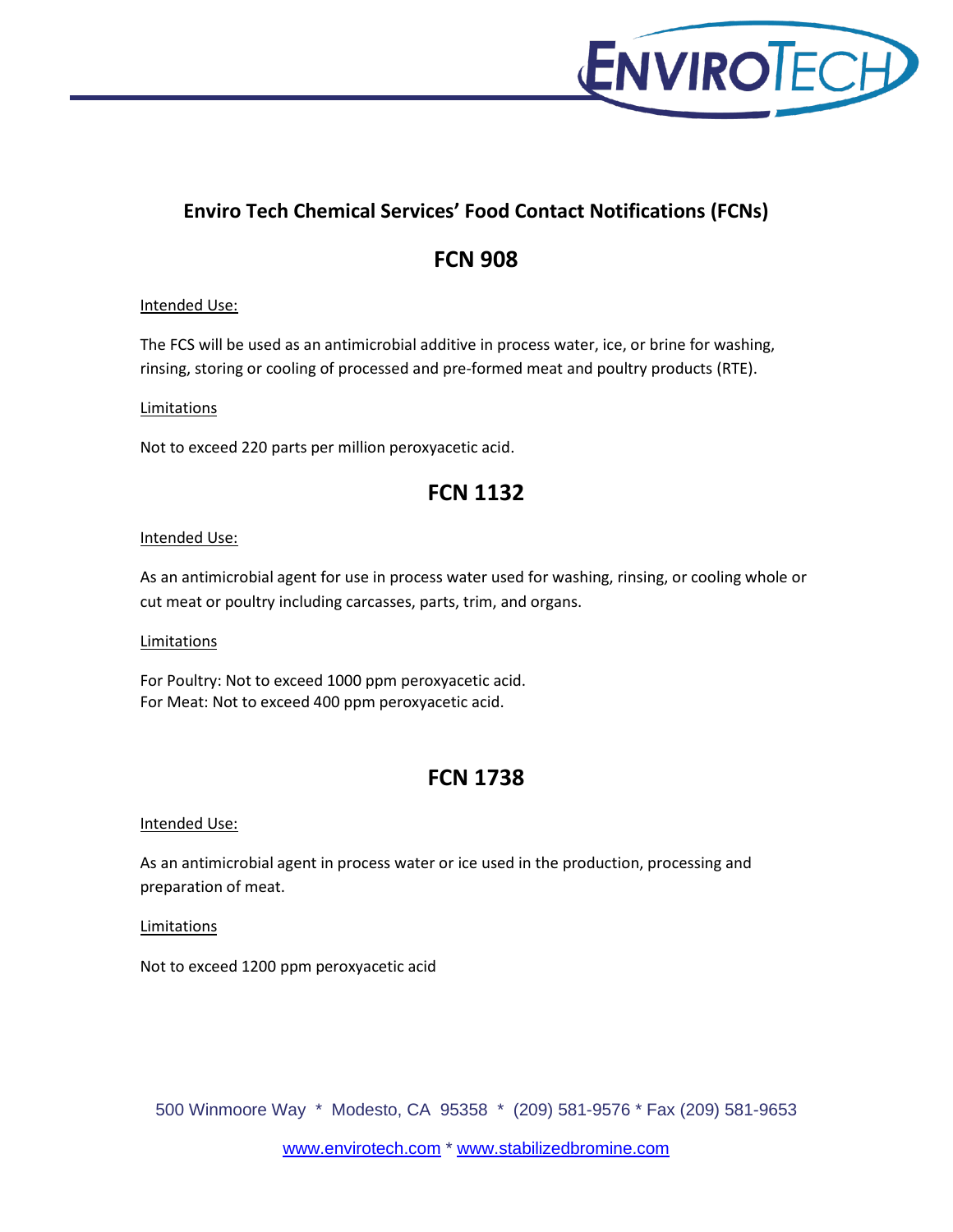

## **FCN 1806**

#### Intended Use:

The components of the FCS mixture will not exceed 2000 ppm PAA, 770 ppm HP, and 100 ppm HEDP in process water applied as a spray, wash, rinse, dip, chiller water, low temperature (e.g., less than 40°F) immersion baths, or scald water for whole or cut poultry carcasses, parts, trim, and organs.

### **Limitations**

Not to exceed 2000 parts per million peroxyacetic acid.

### **Typical Use Concentrations and Contact for Poultry Applications**

| <b>Intervention Point</b>  | <b>Typical Conc. PAA</b> | Max. Conc. Allowed  | <b>Typical Contact Time</b> |
|----------------------------|--------------------------|---------------------|-----------------------------|
| Picker                     | 10-30 ppm                | 2000 ppm (FCN 1806) | Continuous                  |
| Cropper                    | 100-250 ppm              | 2000 ppm (FCN 1806) | Continuous                  |
| OLR/OFLR                   | 80-2000 ppm              | FSIS OLR/OFLR Table | Spray/Dip                   |
| Paw Chillers               | 15-35 ppm                | 2000 ppm (FCN 1806) | 1-30 minutes                |
| <b>IOBW</b>                | 80-300 ppm               | 2000 ppm (FCN 1806) | 10-20 seconds               |
| Pre-Chill (Dip)            | 50-800 ppm               | 2000 ppm (FCN 1806) | 10-45 seconds               |
| Main Chiller               | 10-60 ppm                | 2000 ppm (FCN 1806) | 35-120 minutes              |
| Pre-Air Chill (Dip/Spray)  | 500-1500 ppm             | 2000 ppm (FCN 1806) | 5-15 seconds                |
| Post-Air Chill (Dip/Spray) | 200-1800 ppm             | 2000 ppm (FCN 1806) | 10-20 seconds               |
| Finishing Chiller (Dip)    | 300-1000ppm              | 2000 ppm (FCN 1806) | 5-20 seconds                |
| Deboning/MSC               | 500-1500 ppm             | 2000 ppm (FCN 1806) | Continuous                  |

### **Typical Use Concentrations and Contact for Meat Applications**

| <b>Intervention Point</b>                                                     | <b>Typical Conc. PAA</b> | Max. Conc. Allowed  | <b>Typical Contact Time</b> |  |
|-------------------------------------------------------------------------------|--------------------------|---------------------|-----------------------------|--|
| Carcass Wash (Spray)                                                          | 400-1,000 ppm            | 1200 ppm (FCN 1738) | 10-30 seconds               |  |
| Head Wash (Spray)                                                             | 400-1,000 ppm            | 1200 ppm (FCN 1738) | 10-30 seconds               |  |
| Hot Box (Spray)                                                               | 20-50 ppm                | 1200 ppm (FCN 1738) | 5-15 seconds                |  |
| Primals/Cuts (Dip/Spray)                                                      | 200-1,000 ppm            | 1200 ppm (FCN 1738) | 10-30 seconds               |  |
| Tenderizers (Spray)                                                           | 200-1,000 ppm            | 1200 ppm (FCN 1738) | 10-20 seconds               |  |
| (209) 581-9576 * Fax (209) 581-9653<br>500 Winmoore Way * Modesto, CA 95358 * |                          |                     |                             |  |

[www.envirotech.com](http://www.envirotech.com/) \* [www.stabilizedbromine.com](http://www.stabilizedbromine.com/)